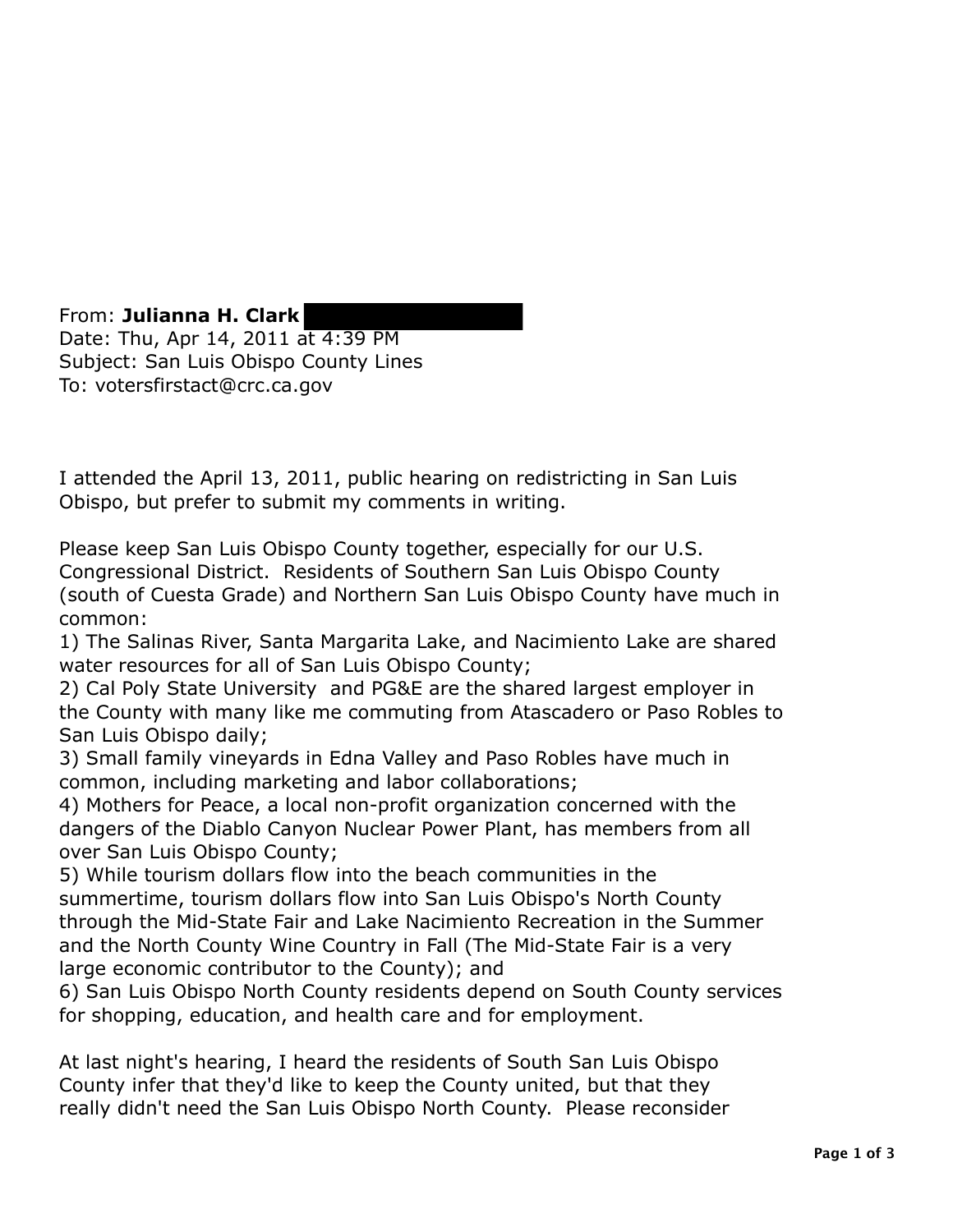the above-stated factors when deciding if San Luis Obispo County can be split up or not.

 If you determine that San Luis Obispo County must be divided, please link the North County of San Luis Obispo with Monterey County and NOT with Kern County:

 1) Northern San Luis Obispo County (north of Cuesta Grade) and Monterey County share history - both counties were populated by Salinian's and are on the Mission Trail;

 2) Northern San Luis Obispo County and Monterey County share water - both counties utilize the Salinas River and Lake Nacimiento;

 3) We share the Salinas Valley which begins in Santa Margarita and flows north to Monterey;

 4) We have grapes and row crops and are part of California's Salad Bowl. BUT

 1) Northern San Luis Obispo County and Kern County have very different economic bases - Kern County has oil and large scale industry and large scale farming operations that do not exist in Northern San Luis Obispo County;

 2) Kern County has large scale farms that depend on the California Aqueduct for water;

 3) We are NOT connected geographically with Kern County, people in Shandon and San Miguel do not shop or doctor in Bakersfield; People in Bakersfield do not shop or doctor in San Luis Obispo County. And though the residents of Bakersfield do vacation here, that is not enough of a unifying interest to link the communities.

4) In the current district

www.govtrack.us/congress/findyourreps.xpd?state=CA&district=22>, note that Taft and Maricopa and Bakersfield are a long way away from Atascadero and Shandon and San Miguel. Still, I have lived in Atascadero for 21 years and my Congressman has always been from Bakersfield! http://www.govtrack.us/congress/findyourreps.xpd?state=CA&district=22 <http://

 Please DO keep San Luis Obispo County together, North County residents work and shop and doctor in South County, South County residents depend on the North County for labor, for the Mid-State Fair and the wineries' tourist traffic. The residents of North County rarely go to Salinas and we don't go to Bakersfield unless we absolutely must.

Thank you for your consideration.

Julie Clark